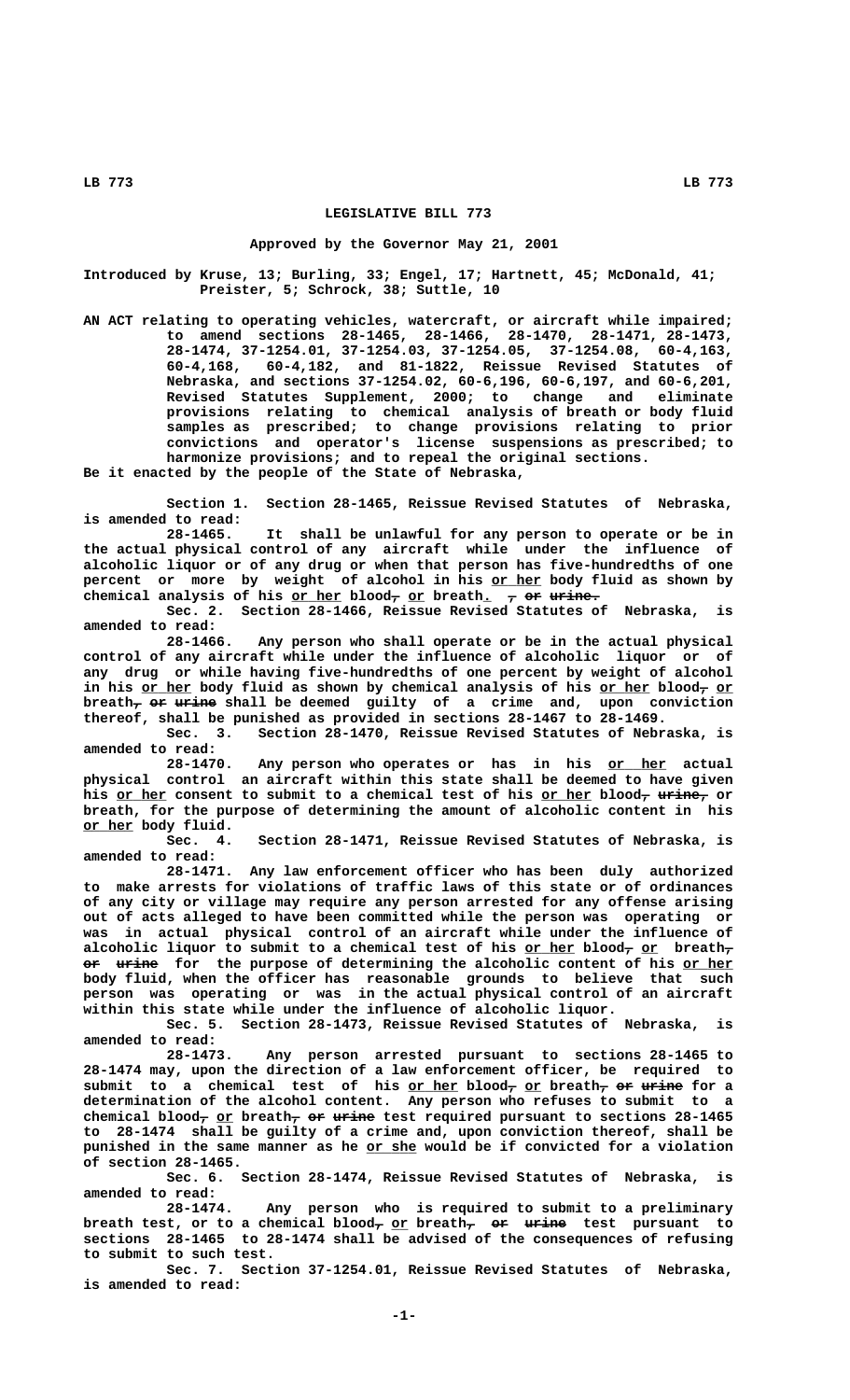**37-1254.01. (1) No person shall be in the actual physical control of any motorboat under propulsion upon the waters of this state:**

**(a) While under the influence of alcohol or of any controlled substance as defined in section 28-401;**

(b) When such person has a concentration of <del>ten-hundredths</del>  **\_\_\_\_\_\_\_\_\_\_\_\_\_\_\_\_ eight-hundredths of one gram or more by weight of alcohol per one hundred \_\_ milliliters of his or her blood; or**

(c) When such person has a concentration of <del>ten-hundredths</del>  **\_\_\_\_\_\_\_\_\_\_\_\_\_\_\_\_ eight-hundredths of one gram or more by weight of alcohol per two hundred ten liters of his or her breath.**  $\rightarrow$  or

 $\left\{ d \right\}$  When such person has a concentration of ten-hundredths of one gram or more by weight of alcohol per one hundred milliliters of his or her  **urine. ——————**

**(2) Any person who is in the actual physical control of any motorboat under propulsion upon the waters of this state while in a condition described in subsection (1) of this section shall be guilty of a Class II misdemeanor. Upon conviction the court shall, as part of the judgment of conviction, order such person not to be in the physical control of a motorboat under propulsion upon the waters of this state for any purpose for a period of six months from the date of such conviction, except that if the court places such person on probation or suspends the sentence for any reason, the court shall, as one of the conditions of probation or sentence suspension, order such person not to be in the physical control of any motorboat under propulsion upon the waters of this state for any purpose for a period of sixty days from the date of the order.**

**(3) Any city or village may enact ordinances in conformance with this section and section 37-1254.02.**

**(4) At the discretion of the court, any person convicted of violating this section or violating any city or village ordinance adopted in conformance with this section may be required to attend, at the convicted person's expense, an alcoholism treatment program as a term of probation.**

**Sec. 8. Section 37-1254.02, Revised Statutes Supplement, 2000, is amended to read:**

**37-1254.02. (1) Any person who has in his or her actual physical control a motorboat under propulsion upon the waters of this state shall be deemed to have given his or her consent to submit to a chemical test of his or** her blood<del>,</del> <u>or</u> breath<del>, or urine</del> for the purpose of determining the amount of alcohol content in such blood<sub>7</sub> or breath<u>.</u> 7 <del>or</del> urine.

**(2) Any law enforcement officer who has been duly authorized to make arrests for violations of laws of this state or ordinances of any city or village may require any person arrested for any offense arising out of acts alleged to have been committed while the person was in the actual physical control of a motorboat under propulsion upon the waters of this state under** the influence of alcohol to submit to a chemical test of his or her blood<sub>7</sub> or breath<sub>7</sub> or urine for the purpose of determining the alcohol content of such blood<sub> $\tau$ </sub> or breath $\tau$  or urine when the officer has reasonable grounds to believe **that the person was in the actual physical control of a motorboat under propulsion upon the waters of this state while under the influence of alcohol.**

**(3) Any law enforcement officer who has been duly authorized to make arrests for violations of laws of this state or ordinances of any city or village may require any person who has in his or her actual physical control a motorboat under propulsion upon the waters of this state to submit to a preliminary test of his or her breath for alcohol content if the officer has reasonable grounds to believe that such person has alcohol in his or her body or has committed any violation of this section and section 37-1254.01. Any person who refuses to submit to such preliminary breath test or whose preliminary breath test results indicate an alcohol content of ten-hundredths ————————————— eight-hundredths** of one gram or more by weight of alcohol per two hundred ten<br>liters of his or her breath shall be placed under arrest. Any person who liters of his or her breath shall be placed under arrest. **refuses to submit to such preliminary breath test shall be guilty of a Class III misdemeanor.**

**(4) Any person arrested pursuant to this section may, upon the direction of a law enforcement officer, be required to submit to a chemical** test of his or her blood<sub>7</sub> or breath<sub>7</sub> or urine for a determination of the alcohol content. Any person who refuses to submit to a chemical blood<sub>7</sub> or breath<sub>7</sub> or urine test required pursuant to this section shall be guilty of a **Class II misdemeanor, and the court shall, as part of the judgment of conviction, order such person not to be in the actual physical control of any motorboat under propulsion upon the waters of this state for any purpose for a period of six months from the date of such conviction. If the court places such person on probation or suspends the sentence for any reason, the court shall, as one of the conditions of probation or sentence suspension, order**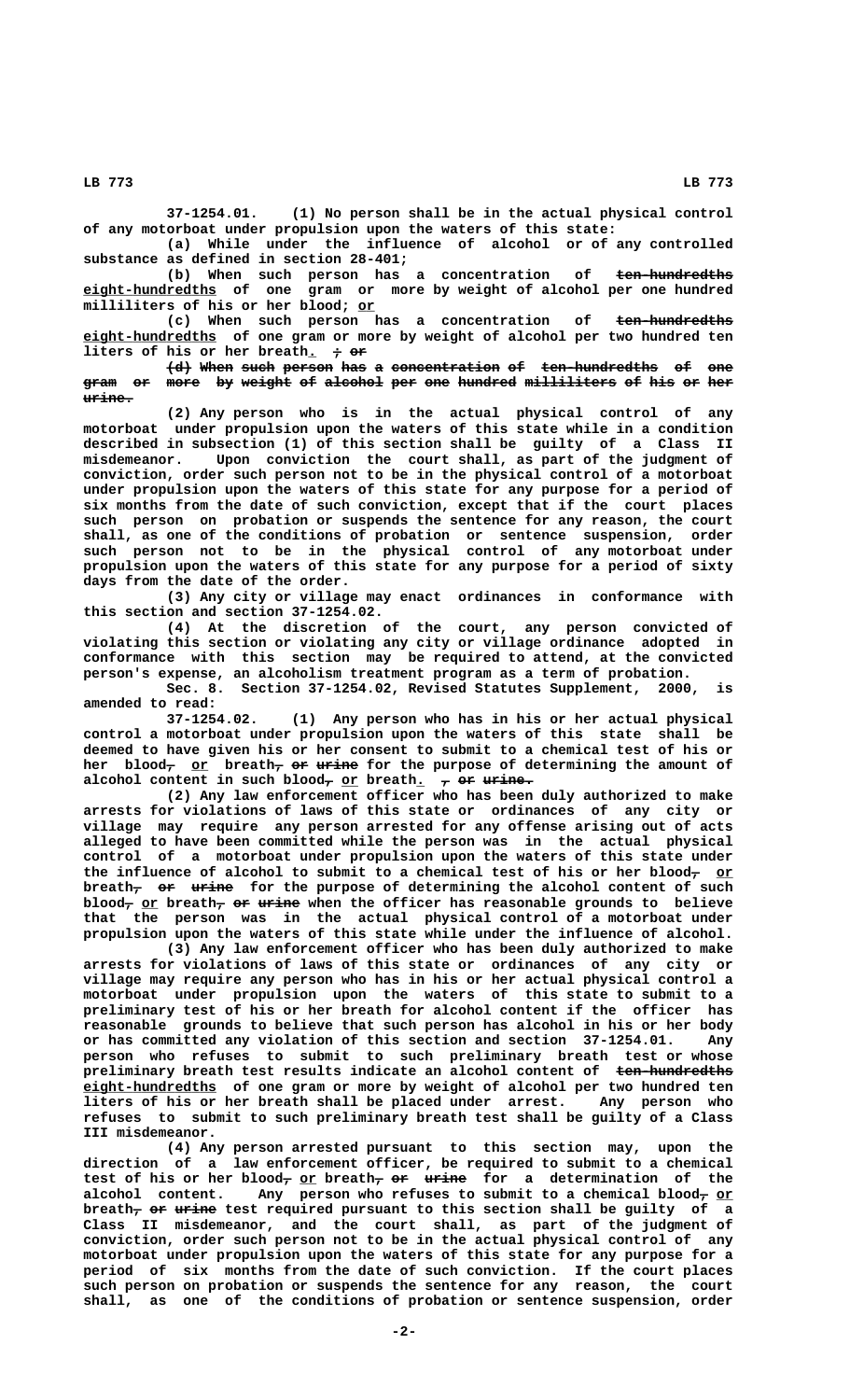**such person not to be in the actual physical control of any motorboat under propulsion upon the waters of this state for any purpose for a period of sixty days from the date of the order.**

**(5) Any person who is required to submit to a preliminary breath** test or to a chemical blood<sub>7</sub> or breath<sub>7</sub> or urine test pursuant to this section **shall be advised of the consequences of refusing to submit to such test.**

**Sec. 9. Section 37-1254.03, Reissue Revised Statutes of Nebraska,**

**is amended to read:** The law enforcement officer who requires a chemical blood<sub>7</sub> or breath<sub>7</sub> or urine test pursuant to section 37-1254.02 may direct whether the test shall be of blood<sub>7</sub> or breath. 7 or urine. When the officer directs that the test shall be of a person's blood, the or urine, such person  $\frac{1}{2}$  shoose whether the test shall be of blood or urine. The person tested **shall be permitted to have a physician of his or her choice evaluate his or her condition and perform or have performed whatever laboratory tests such person tested deems appropriate in addition to and following the test administered at the direction of the law enforcement officer. If the officer refuses to permit such additional test to be taken, then the original test shall not be competent as evidence. Upon request the results of the test taken at the direction of the law enforcement officer shall be made available to the person being tested.**

**Sec. 10. Section 37-1254.05, Reissue Revised Statutes of Nebraska, is amended to read:**

**37-1254.05. Except as provided in section 37-1254.03, any test made pursuant to section 37-1254.02, if made in conformance with the requirements of this section, shall be competent evidence in any prosecution under a state law or city or village ordinance regarding the actual physical control of any motorboat under propulsion upon the waters of this state while under the influence of alcohol or regarding the actual physical control of any motorboat under propulsion upon the waters of this state when the concentration of** alcohol in the blood<sub>7</sub> or breath<sub>7</sub> or urine is in excess of allowable levels in **violation of section 37-1254.01 or a city or village ordinance. To be considered valid, tests shall have been performed according to methods approved by the Department of Health and Human Services Regulation and Licensure and by an individual possessing a valid permit issued by the department for such purpose. The department may approve satisfactory techniques or methods and ascertain the qualifications and competence of individuals to perform such tests and may issue permits which shall be subject to termination or revocation at the discretion of the department.**

**The permit fee may be established by rules and regulations adopted and promulgated by the department, which fee shall not exceed the actual cost of processing the initial permit. Such fee shall be charged annually to each permitholder. The fees shall be used to defray the cost of processing and issuing the permits and other expenses incurred by the department in carrying out this section. The fee shall be deposited in the state treasury and credited to the Department of Health and Human Services Regulation and Licensure Cash Fund as a laboratory service fee.**

**Sec. 11. Section 37-1254.08, Reissue Revised Statutes of Nebraska, is amended to read:**

**37-1254.08. Any person arrested for any offense involving the actual physical control of a motorboat under propulsion upon the waters of this state while under the influence of alcohol shall be required to submit to** a chemical test of his or her blood<del>,</del> <u>or</u> breath<del>, or urine</del> as provided in **section 37-1254.02 without the preliminary breath test if the arresting officer does not have available the necessary equipment for administering a breath test or if the person is unconscious or is otherwise in a condition rendering him or her incapable of testing by a preliminary breath test. Only a physician, registered nurse, or qualified technician acting at the request of a law enforcement officer may withdraw blood for the purpose of determining its alcohol content, but such limitation shall not apply to the taking of a**  $\frac{m+n}{n}$  or breath specimen.

**Sec. 12. Section 60-4,163, Reissue Revised Statutes of Nebraska, is amended to read:**

**60-4,163. No person shall operate or be in the actual physical control of a commercial motor vehicle while having any alcoholic liquor in his or her body. Any person who operates or is in the actual physical control of a commercial motor vehicle while having any alcoholic liquor in his or her body or who refuses to submit to a test or tests to determine the alcoholic** content of his or her blood<del>,</del> <u>or</u> breath<del>, or urine</del> shall be placed out of **service for twenty-four hours, shall be subject to disqualification as provided in sections 60-4,167 and 60-4,168, and shall be subject to prosecution for any violation of sections 60-6,196 and 60-6,197.**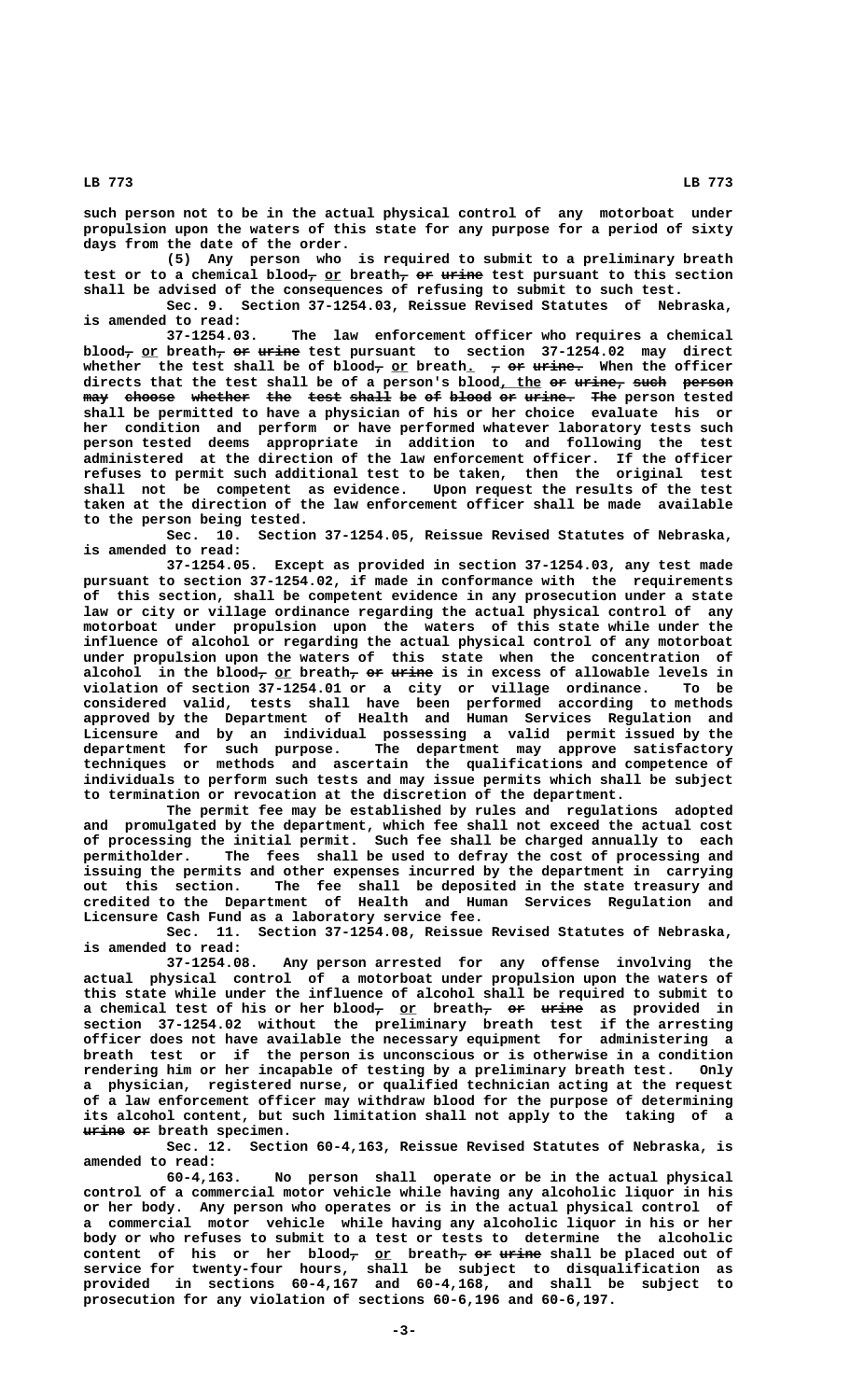**Any order to place a person out of service for twenty-four hours issued by a law enforcement officer shall be made pursuant to section 392.5(c) of the federal Motor Carrier Safety Regulations adopted pursuant to section \_\_\_\_\_\_\_\_\_\_\_\_\_\_\_\_\_\_\_\_\_\_\_\_\_\_\_\_\_\_\_\_\_\_\_\_\_\_\_\_\_\_\_\_\_\_\_\_\_\_\_\_\_\_\_\_\_\_\_\_\_\_ 75-363, as such regulation existed on the effective date of this act.**

**Sec. 13. Section 60-4,168, Reissue Revised Statutes of Nebraska, is amended to read:**

**60-4,168. (1) Except as provided in subsection (2) of this section, a person shall be disqualified from driving a commercial motor vehicle for one year:**

**(a) Upon his or her first conviction, after April 1, 1992, in this or any other state for:**

**(i) Driving a commercial motor vehicle while under the influence of alcohol or a controlled substance;**

**(ii) Leaving the scene of an accident involving a commercial motor vehicle driven by the person; or**

**(iii) Using a commercial motor vehicle in the commission of a felony; or**

**(b) Upon a first administrative determination, after April 1, 1992, that such person while driving a commercial motor vehicle in this or any other state was requested to submit to a chemical test or tests of his or her blood, breath, or urine by a law enforcement officer and refused or had a concentration of four-hundredths of one gram or more by weight of alcohol per** one hundred milliliters of his or her blood<sub> $\tau$ </sub> or four-hundredths of one gram or more by weight of alcohol per two hundred ten liters of his or her breath.  $\tau$ **or four-hundredths of one gram or more by weight of alcohol per one hundred —— ——————————————— —— ——— ———— —— ———— —— —————— —— ——————— ——— ——— ——————**  $m$ illiliters of his or her urine.

**(2) If any of the offenses described in this section occurred while the person was transporting hazardous material in a commercial motor vehicle which required placarding pursuant to section 75-364, the person shall, upon conviction or administrative determination, be disqualified from driving a commercial motor vehicle for three years.**

**(3) A person shall be disqualified from driving a commercial motor vehicle for life if, after April 1, 1992, he or she is convicted of or administratively determined to have committed a second or subsequent violation of any of the offenses described in subsection (1) of this section or any combination of those offenses arising from two or more separate incidents.**

**(4) A person shall be disqualified from driving a commercial motor vehicle for a period of not less than sixty days if he or she is convicted in this or any other state of two serious traffic violations or not less than one hundred twenty days if he or she is convicted in this or any other state of three serious traffic violations, arising from separate incidents occurring within a three-year period.**

**(5) For purposes of this section, conviction shall mean an adjudication of guilt in a court of original jurisdiction, an unvacated forfeiture of bail or collateral deposited to secure the person's appearance in court, a plea of guilty or nolo contendere accepted by the court, a payment of a fine or court costs, or a violation of a condition of release without bail, regardless of whether the penalty is rebated, suspended, or probated.**

**(6) For purposes of this section, serious traffic violation shall mean:**

**(a) Speeding at or in excess of fifteen miles per hour over the legally posted speed limit;**

**(b) Willful reckless driving as described in section 60-6,214 or reckless driving as described in section 60-6,213;**

**(c) Improper lane change as described in section 60-6,139;**

**(d) Following the vehicle ahead too closely as described in section 60-6,140; and**

**(e) A violation of any law or ordinance related to motor vehicle traffic control, other than parking violations or overweight or vehicle defect violations, arising in connection with an accident or collision resulting in death to any person.**

**Sec. 14. Section 60-4,182, Reissue Revised Statutes of Nebraska, is amended to read:**

**60-4,182. In order to prevent and eliminate successive traffic violations, there is hereby provided a point system dealing with traffic violations as disclosed by the files of the director. The following point system shall be adopted:**

**(1) Conviction of motor vehicle homicide -- 12 points;**

**(2) Third offense drunken driving in violation of any city or village ordinance or of section 60-6,196, as disclosed by the records of the director, regardless of whether the trial court found the same to be a third offense -- 12 points;**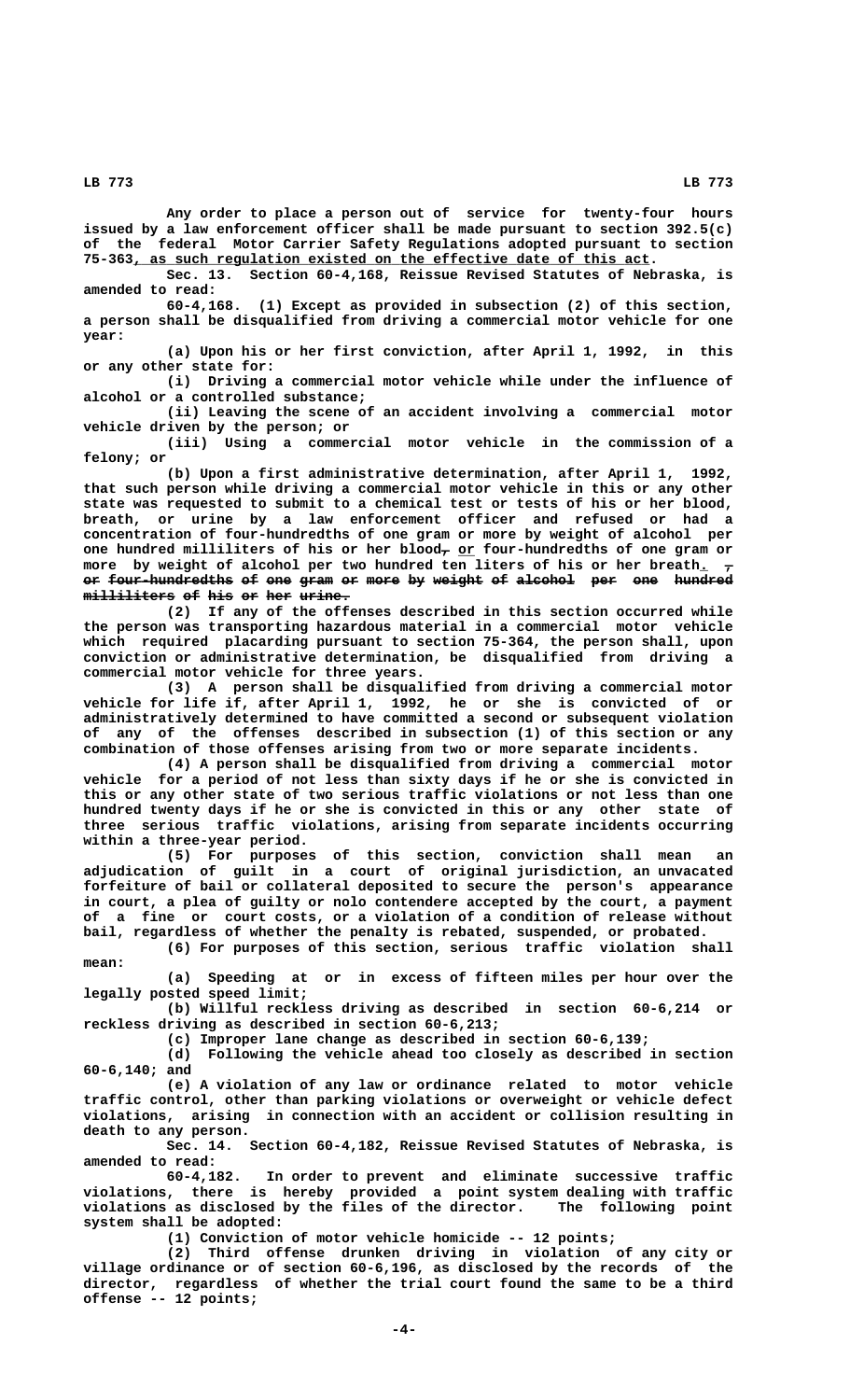**(3) Failure to stop and render aid as required under the laws of this state in the event of involvement in a motor vehicle accident resulting in the death or personal injury of another -- 6 points;**

**(4) Failure to stop and render aid as required under the laws of this state or any city or village ordinance in the event of a motor vehicle accident resulting in property damage if such accident is reported by the owner or operator within twelve hours from the time of the accident -- 4 points, otherwise -- 8 points, and for purposes of this subdivision a telephone call or other notification to the appropriate peace officers shall be deemed to be a report;**

**(5) Driving a motor vehicle while under the influence of alcoholic** liquor or any drug or when such person has a concentration of ten-hundredths  **\_\_\_\_\_\_\_\_\_\_\_\_\_\_\_\_ eight-hundredths of one gram or more by weight of alcohol per one hundred —— ————— milliliters of his or her blood or urine or per two hundred ten liters of his or her breath in violation of any city or village ordinance or of section 60-6,196 -- 6 points;**

**(6) Willful reckless driving in violation of any city or village ordinance or of section 60-6,214 or 60-6,217 -- 6 points;**

**(7) Careless driving in violation of any city or village ordinance or of section 60-6,212 -- 4 points;**

**(8) Negligent driving in violation of any city or village ordinance -- 3 points;**

**(9) Reckless driving in violation of any city or village ordinance or of section 60-6,213 -- 5 points;**

**(10) Speeding in violation of any city or village ordinance or any of sections 60-6,185 to 60-6,190 and 60-6,313:**

**(a) Not more than five miles per hour over the speed limit -- 1 point;**

**(b) More than five miles per hour but not more than ten miles per hour over the speed limit -- 2 points; and**

**(c) More than ten miles per hour over the speed limit -- 3 points, except that one point shall be assessed upon conviction of exceeding by not more than ten miles per hour, two points shall be assessed upon conviction of exceeding by more than ten miles per hour but not more than fifteen miles per hour, and three points shall be assessed upon conviction of exceeding by more than fifteen miles per hour the speed limits provided for in subdivision (1)(e), (f), or (g) of section 60-6,186;**

**(11) Failure to yield to a pedestrian not resulting in bodily injury to a pedestrian -- 2 points;**

**(12) Failure to yield to a pedestrian resulting in bodily injury to a pedestrian -- 4 points; and**

**(13) All other traffic violations involving the operation of motor vehicles by the operator for which reports to the Department of Motor Vehicles are required under sections 60-497.01 and 60-497.02, not including violations involving an occupant protection system pursuant to section 60-6,270, parking violations, violations for operating a motor vehicle without a valid operator's license in the operator's possession, muffler violations, overwidth, overheight, or overlength violations, motorcycle or moped protective helmet violations, or overloading of trucks -- 1 point.**

**All such points shall be assessed against the driving record of the operator as of the date of the violation for which conviction was had. Points may be reduced by the department under section 60-4,188.**

**In all cases, the forfeiture of bail not vacated shall be regarded as equivalent to the conviction of the offense with which the operator was charged.**

**The point system shall not apply to persons convicted of traffic violations committed while operating a bicycle.**

**Sec. 15. Section 60-6,196, Revised Statutes Supplement, 2000, is amended to read:**

**60-6,196. (1) It shall be unlawful for any person to operate or be in the actual physical control of any motor vehicle:**

**(a) While under the influence of alcoholic liquor or of any drug;**

(b) When such person has a concentration of <del>ten-hundredths</del>  **\_\_\_\_\_\_\_\_\_\_\_\_\_\_\_\_ eight-hundredths of one gram or more by weight of alcohol per one hundred milliliters of his or her blood; or**

(c) When such person has a concentration of <del>ten-hundredths</del>  **\_\_\_\_\_\_\_\_\_\_\_\_\_\_\_\_ eight-hundredths of one gram or more by weight of alcohol per two hundred ten liters of his or her breath.**

**(2) Any person who operates or is in the actual physical control of any motor vehicle while in a condition described in subsection (1) of this section shall be guilty of a crime and upon conviction punished as follows: (a) If such person has not had a conviction in the twelve years**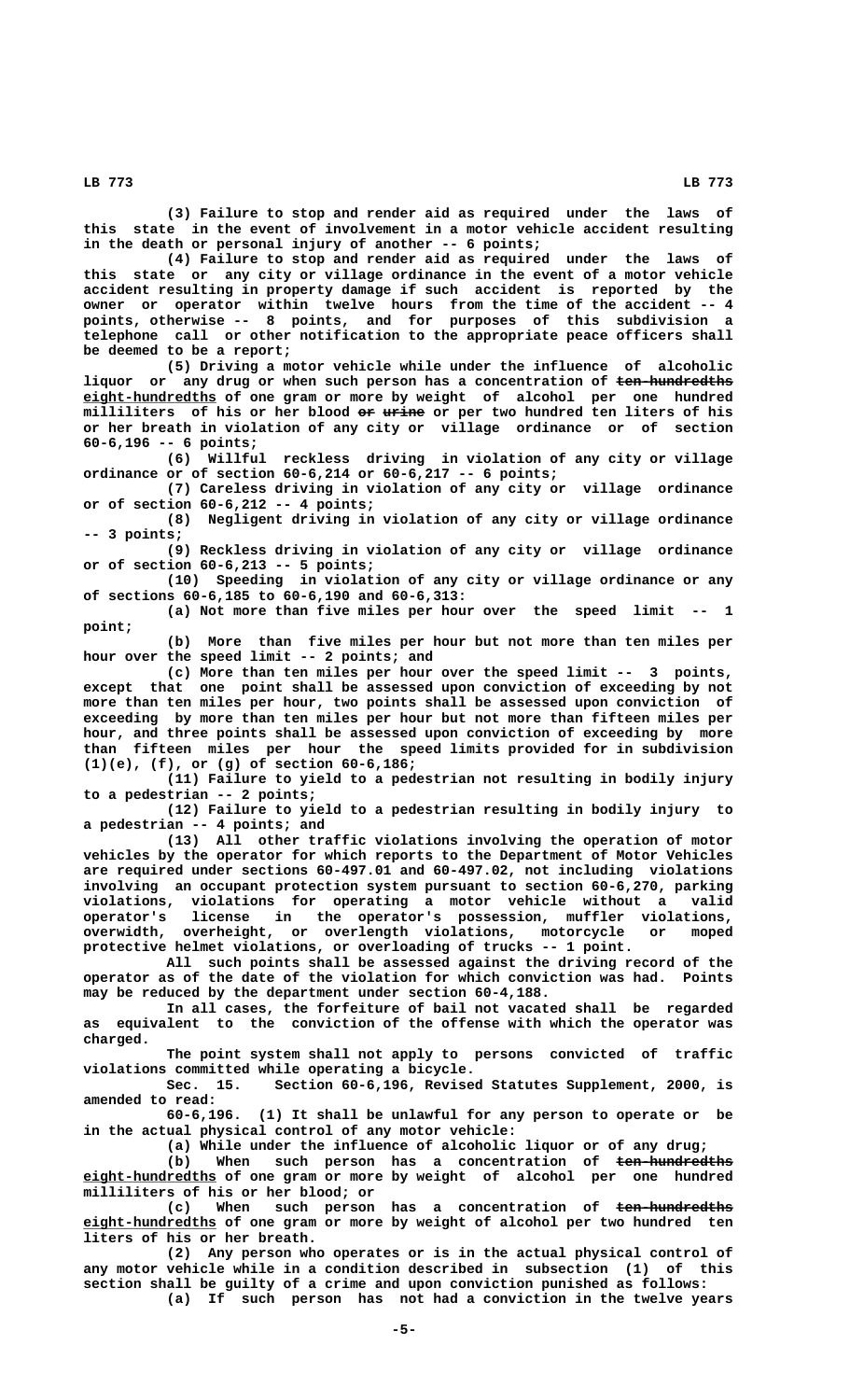prior to the date of the current conviction (i) under this section or section  **\_\_\_\_\_\_\_\_ 60-6,198, (ii) under a city or village ordinance enacted pursuant to this section, or (iii) under a law of another state, if at the time of the conviction under the law of such other state, the offense for which such person was convicted would have been a violation under this section, such person shall be guilty of a Class W misdemeanor, and the court shall, as part of the judgment of conviction, order such person not to drive any motor vehicle for any purpose for a period of six months from the date ordered by the court and shall order that the operator's license of such person be revoked for a like period. Such revocation shall be administered upon sentencing, upon final judgment of any appeal or review, or upon the date that any probation is revoked. Such revocation shall not run concurrently with any jail term imposed.**

**If the court places such person on probation or suspends the sentence for any reason, the court shall, as one of the conditions of probation or sentence suspension, order such person not to drive any motor vehicle for any purpose for a period of sixty days from the date of the order unless otherwise authorized by an order issued pursuant to section 60-6,211.05, and such order of probation shall also include, as one of its conditions, the payment of a four-hundred-dollar fine;**

**(b) If such person has had one conviction in the twelve years prior** to the date of the current conviction (i) under this section or section  **\_\_\_\_\_\_\_\_ 60-6,198, (ii) under a city or village ordinance enacted pursuant to this section, or (iii) under a law of another state, if at the time of the conviction under the law of such other state, the offense for which such person was convicted would have been a violation under this section, such person shall be guilty of a Class W misdemeanor, and the court shall, as part of the judgment of conviction, order such person not to drive any motor vehicle for any purpose for a period of one year from the date ordered by the court, shall order that the operator's license of such person be revoked for a like period, and shall issue an order pursuant to section 60-6,197.01 with respect to all motor vehicles owned by such person. Such orders shall be administered upon sentencing, upon final judgment of any appeal or review, or upon the date that any probation is revoked. Such orders shall not run concurrently with any jail term imposed.**

**If the court places such person on probation or suspends the sentence for any reason, the court shall, as one of the conditions of probation or sentence suspension, order such person not to drive any motor vehicle in the State of Nebraska for any purpose for a period of one year from the date of the order unless otherwise authorized by an order issued pursuant to section 60-6,211.05 and shall issue an order pursuant to section 60-6,197.01 with respect to all motor vehicles owned by such person, and such order of probation shall also include, as conditions, the payment of a five-hundred-dollar fine and either confinement in the city or county jail for five days or the imposition of not less than two hundred forty hours of community service;**

**(c) If such person has had two convictions in the twelve years prior** to the date of the current conviction (i) under this section or section  **\_\_\_\_\_\_\_\_ 60-6,198, (ii) under a city or village ordinance enacted pursuant to this section, (iii) under a law of another state, if at the time of the conviction under the law of such other state, the offense for which such person was convicted would have been a violation under this section, or (iv) as described in subdivisions (i) through (iii) of this subdivision, such person shall be guilty of a Class W misdemeanor, and the court shall, as part of the judgment of conviction, order such person not to drive any motor vehicle in the State of Nebraska for any purpose for a period of fifteen years from the date ordered by the court, shall order that the operator's license of such person be revoked for a like period, and shall issue an order pursuant to section 60-6,197.01 with respect to all motor vehicles owned by such person. Such orders shall be administered upon sentencing, upon final judgment of any appeal or review, or upon the date that any probation is revoked. Such orders shall not run concurrently with any jail term imposed.**

**If the court places such person on probation or suspends the sentence for any reason, the court shall, as one of the conditions of probation or sentence suspension, order such person not to drive any motor vehicle in the State of Nebraska for any purpose for a period of one year and \_\_\_ \_\_\_\_\_\_\_\_\_\_\_\_\_\_\_\_\_\_\_\_\_\_\_\_\_\_\_\_\_\_\_\_\_\_\_\_\_\_\_\_\_\_\_\_\_\_\_\_\_\_\_\_\_\_\_\_\_\_\_\_\_\_\_\_\_\_\_\_\_\_\_\_\_\_\_\_\_\_ shall order that the operator's license of such person be suspended for a like period** unless otherwise authorized by an order issued pursuant to section **60-6,211.05 and shall issue an order pursuant to section 60-6,197.01 with respect to all motor vehicles owned by such person, and such order of probation shall also include, as conditions, the payment of a six-hundred-dollar fine and either confinement in the city or county jail for**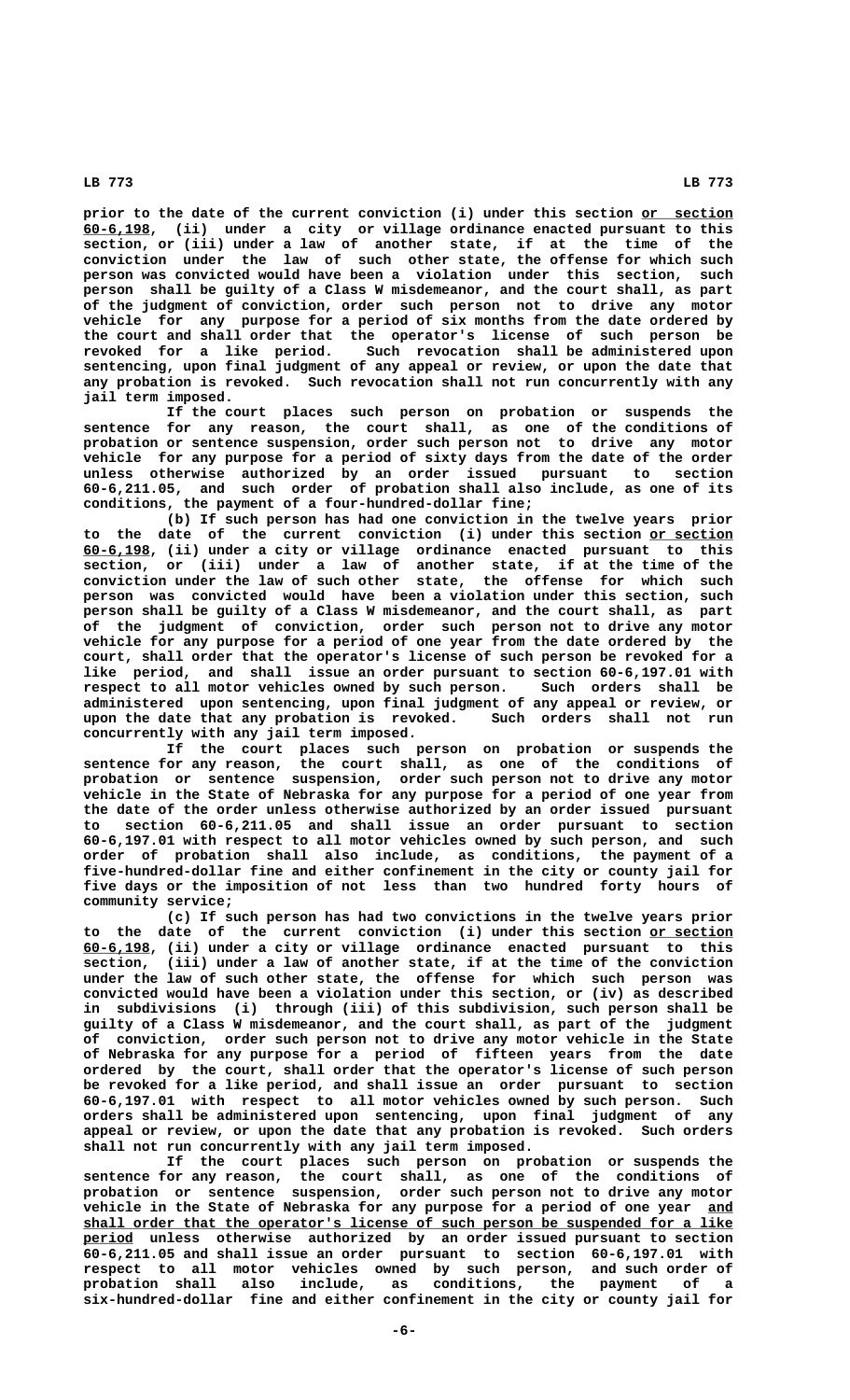**ten days or the imposition of not less than four hundred eighty hours of community service; and**

**(d) If such person has had three or more convictions in the twelve** years prior to the date of the current conviction (i) under this section or  **\_\_\_\_\_\_\_\_\_\_\_\_\_\_\_\_\_ section 60-6,198, (ii) under a city or village ordinance enacted pursuant to this section, (iii) under a law of another state, if at the time of the conviction under the law of such other state, the offense for which such person was convicted would have been a violation under this section, or (iv) as described in subdivisions (i) through (iii) of this subdivision, such person shall be guilty of a Class IV felony, and the court shall, as part of the judgment of conviction, order such person not to drive any motor vehicle in the State of Nebraska for any purpose for a period of fifteen years from the date ordered by the court, shall order that the operator's license of such person be revoked for a like period, and shall issue an order pursuant to section 60-6,197.01 with respect to all motor vehicles owned by such person. Such orders shall be administered upon sentencing, upon final judgment of any appeal or review, or upon the date that any probation is revoked. Such orders shall not run concurrently with any jail term imposed. The court shall also sentence such person to serve at least ten days' imprisonment in the city or county jail or an adult correctional facility.**

**If the court places such person on probation or suspends the sentence for any reason, the court shall, as one of the conditions of probation or sentence suspension, order such person not to drive any motor vehicle in the State of Nebraska for any purpose for a period of one year and \_\_\_ \_\_\_\_\_\_\_\_\_\_\_\_\_\_\_\_\_\_\_\_\_\_\_\_\_\_\_\_\_\_\_\_\_\_\_\_\_\_\_\_\_\_\_\_\_\_\_\_\_\_\_\_\_\_\_\_\_\_\_\_\_\_\_\_\_\_\_\_\_\_\_\_\_\_\_\_\_\_ shall order that the operator's license of such person be suspended for a like \_\_\_\_\_\_ period unless otherwise authorized by an order issued pursuant to section 60-6,211.05 and shall issue an order pursuant to section 60-6,197.01 with respect to all motor vehicles owned by such person, and such order of probation shall also include, as conditions, the payment of a one-thousand-dollar fine and either confinement in the city or county jail for ten days or the imposition of not less than four hundred eighty hours of community service.**

**(3) For each conviction under this section, the court shall as part of the judgment of conviction make a finding on the record as to the number of the defendant's prior convictions in the twelve years prior to the date of the** current conviction (a) under this section <u>or section 60-6,198</u>, (b) under a **city or village ordinance enacted pursuant to this section, or (c) under a law of another state, if at the time of the conviction under the law of such other state, the offense for which the defendant was convicted would have been a violation under this section. In any case charging a violation under this section, the prosecutor or investigating agency shall use due diligence to obtain the defendant's driving record from the Department of Motor Vehicles and the defendant's driving record from other states where he or she is known to have resided within the last twelve years. The prosecutor shall certify to the court, prior to sentencing, that such action has been taken. The prosecutor shall present as evidence for purposes of sentence enhancement under this section an authenticated copy of a prior conviction in another state. The authenticated copy shall be prima facie evidence of such prior conviction. The defendant shall be given the opportunity to review the record of his or her prior convictions, bring mitigating facts to the attention of the court prior to sentencing, and make objections on the record regarding the validity of such prior convictions.**

**(4) For purposes of this section, the twelve-year period shall be computed from the date of the prior offense to the date of the offense which resulted in the current conviction and the terms conviction under this section** and prior conviction shall include any conviction (a) under this section or  **\_\_\_\_\_\_\_\_\_\_\_\_\_\_\_\_ section 60-6,198 as it existed at the time of such conviction regardless of** subsequent amendments to this either section, (b) under a city or village **ordinance enacted pursuant to this section regardless of subsequent amendments to this section, or (c) under a law of another state, if at the time of the conviction under the law of such other state, the offense for which the person was convicted would have been a violation under this section regardless of subsequent amendments to this section.**

**(5) Any period of revocation or order not to drive imposed under this section shall be reduced by any period imposed under section 60-6,206. Any period of revocation or order not to drive imposed under subdivision (2)(a) of this section shall not prohibit the operation of a motor vehicle under the terms and conditions of an employment driving permit issued pursuant to subsection (2) of section 60-6,206.**

**(6) Any person operating a motor vehicle on the highways or streets of this state while his or her operator's license has been revoked pursuant to subdivision (2)(c) or (2)(d) of this section shall be guilty of a Class IV**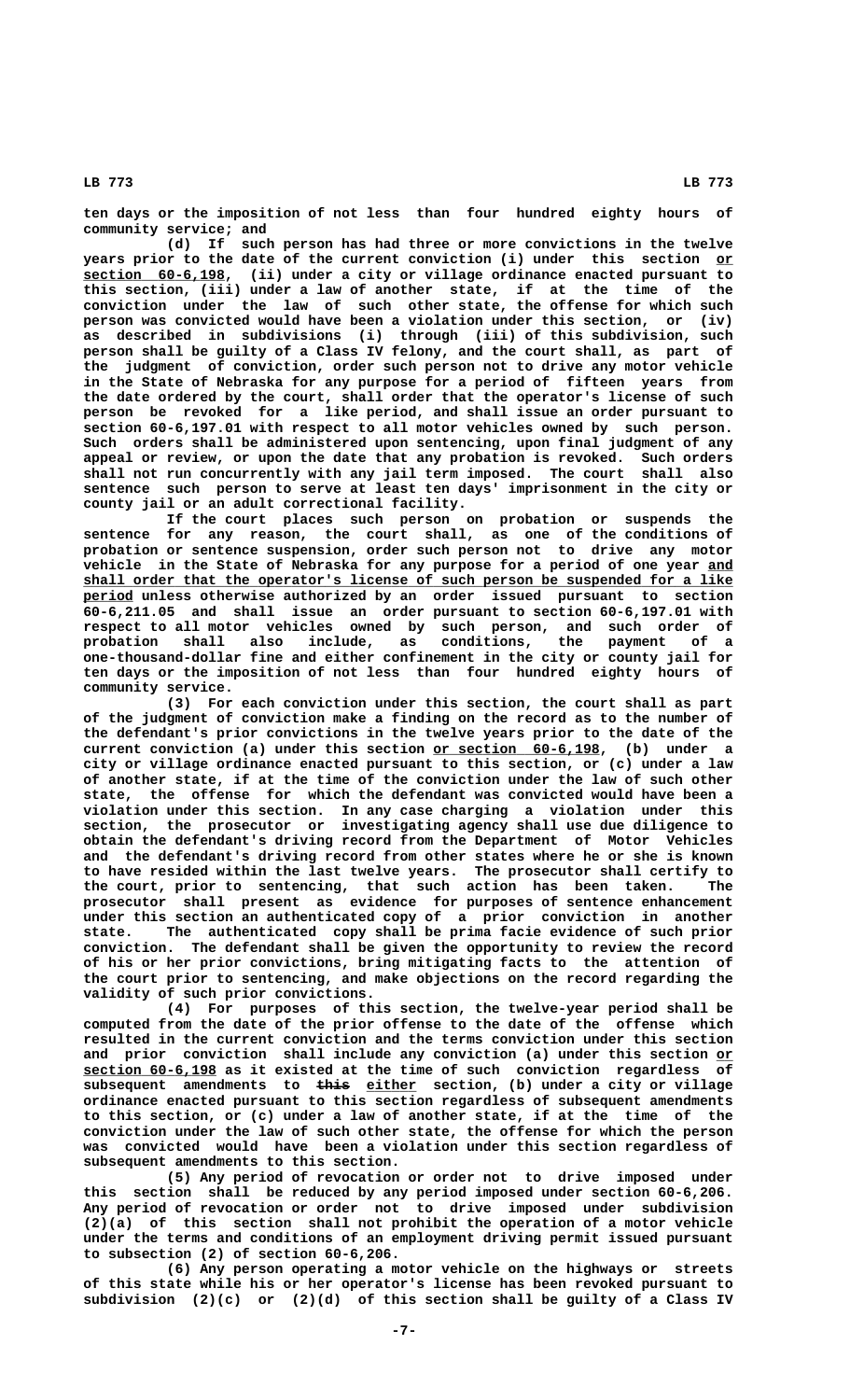**felony. If such person has had a conviction under this subsection prior to the date of the current conviction under this subsection, such person shall be guilty of a Class III felony.**

**(7) Any city or village may enact ordinances in conformance with this section and section 60-6,197. Upon conviction of any person of a violation of such a city or village ordinance, the provisions of this section with respect to the operator's license of such person shall be applicable the same as though it were a violation of this section.**

**(8) Any person who has been convicted of driving while intoxicated shall, during a presentence evaluation, submit to and participate in an alcohol assessment. The alcohol assessment shall be paid for by the person convicted of driving while intoxicated. At the time of sentencing, the judge, having reviewed the assessment results, may then order the convicted person to follow through on the alcohol assessment results at the convicted person's expense in addition to any penalties deemed necessary.**

**Sec. 16. Section 60-6,197, Revised Statutes Supplement, 2000, is amended to read:**

**60-6,197. (1) Any person who operates or has in his or her actual physical control a motor vehicle in this state shall be deemed to have given his or her consent to submit to a chemical test or tests of his or her blood, breath, or urine for the purpose of determining the concentration of alcohol or the presence of drugs in such blood, breath, or urine.**

**(2) Any peace officer who has been duly authorized to make arrests for violations of traffic laws of this state or of ordinances of any city or village may require any person arrested for any offense arising out of acts alleged to have been committed while the person was driving or was in actual physical control of a motor vehicle while under the influence of alcoholic liquor or drugs to submit to a chemical test or tests of his or her blood, breath, or urine for the purpose of determining the concentration of alcohol or the presence of drugs in such blood, breath, or urine when the officer has reasonable grounds to believe that such person was driving or was in the actual physical control of a motor vehicle in this state while under the influence of alcoholic liquor or drugs in violation of section 60-6,196.**

**(3) Any peace officer who has been duly authorized to make arrests for violation of traffic laws of this state or ordinances of any city or village may require any person who operates or has in his or her actual physical control a motor vehicle in this state to submit to a preliminary test of his or her breath for alcohol concentration if the officer has reasonable grounds to believe that such person has alcohol in his or her body, has committed a moving traffic violation, or has been involved in a traffic accident. Any person who refuses to submit to such preliminary breath test or whose preliminary breath test results indicate an alcohol concentration in violation of section 60-6,196 shall be placed under arrest. Any person who refuses to submit to such preliminary breath test shall be guilty of a Class V misdemeanor.**

**(4) Any person arrested as provided in this section may, upon the direction of a peace officer, be required to submit to a chemical test or tests of his or her blood, breath, or urine for a determination of the concentration of alcohol or the presence of drugs. If the chemical test discloses the presence of a concentration of alcohol in violation of subsection (1) of section 60-6,196, the person shall be subject to the administrative revocation procedures provided in sections 60-6,205 to 60-6,208 and upon conviction shall be punished as provided in section 60-6,196. Any person who refuses to submit to such test or tests required pursuant to this section shall be subject to the administrative revocation procedures provided in sections 60-6,205 to 60-6,208 and shall be guilty of a crime and upon conviction punished as follows:**

**(a) If such person has not had a conviction in the twelve years prior to the date of the current conviction (i) under this section for refusal to submit to a chemical blood, breath, or urine test, (ii) under a city or village ordinance enacted pursuant to this section as authorized by section 60-6,196, or (iii) under a law of another state, if at the time of the conviction under the law of such other state, the offense for which such person was convicted would have been a violation under this section, such person shall be guilty of a Class W misdemeanor, and the court shall, as part of the judgment of conviction, order such person not to drive any motor vehicle in the State of Nebraska for any purpose for a period of six months from the date ordered by the court and shall order that the operator's license of such person be revoked for a like period. Such revocation shall be administered upon sentencing, upon final judgment of any appeal or review, or upon the date that any probation is revoked. Such revocation shall not run concurrently with any jail term imposed.**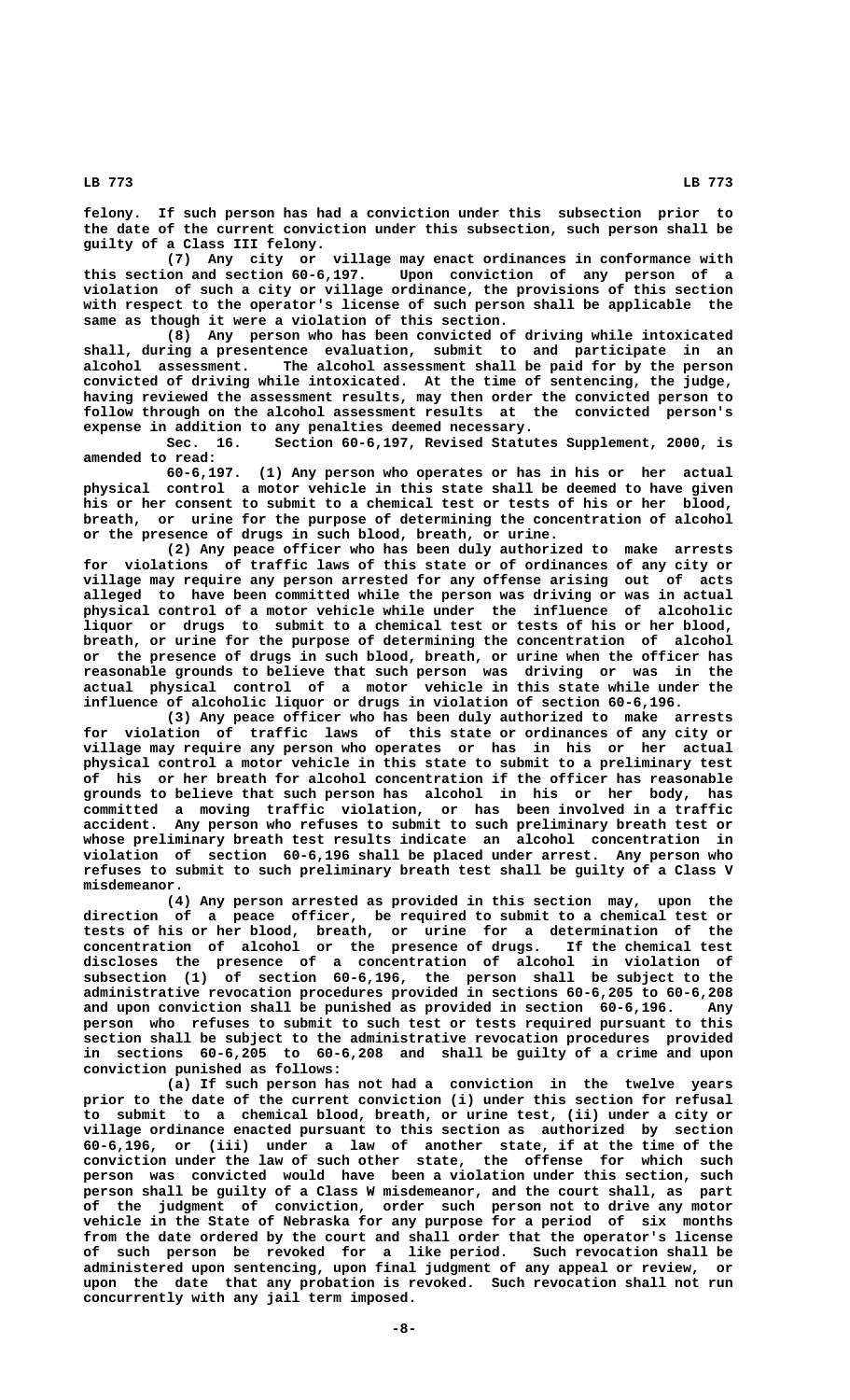**If the court places such person on probation or suspends the sentence for any reason, the court shall, as one of the conditions of probation or sentence suspension, order such person not to drive any motor vehicle in the State of Nebraska for any purpose for a period of sixty days unless otherwise authorized by an order issued pursuant to section 60-6,211.05, and such order of probation shall also include, as one of its conditions, the payment of a four-hundred-dollar fine;**

**(b) If such person has had one conviction in the twelve years prior to the date of the current conviction (i) under this section for refusal to submit to a chemical blood, breath, or urine test, (ii) under a city or village ordinance enacted pursuant to this section as authorized by section 60-6,196, or (iii) under a law of another state, if at the time of the conviction under the law of such other state, the offense for which such person was convicted would have been a violation under this section, such person shall be guilty of a Class W misdemeanor, and the court shall, as part of the judgment of conviction, order such person not to drive any motor vehicle in the State of Nebraska for any purpose for a period of one year from the date ordered by the court, shall order that the operator's license of such person be revoked for a like period, and shall issue an order pursuant to section 60-6,197.01 with respect to all motor vehicles owned by such person. Such orders shall be administered upon sentencing, upon final judgment of any appeal or review, or upon the date that any probation is revoked. Such orders shall not run concurrently with any jail term imposed.**

**If the court places such person on probation or suspends the sentence for any reason, the court shall, as one of the conditions of probation or sentence suspension, order such person not to drive any motor vehicle in the State of Nebraska for any purpose for a period of one year from the date of the order unless otherwise authorized by an order issued pursuant to section 60-6,211.05 and shall issue an order pursuant to section 60-6,197.01 with respect to all motor vehicles owned by such person, and such order of probation shall also include, as conditions, the payment of a five-hundred-dollar fine and either confinement in the city or county jail for five days or the imposition of not less than two hundred forty hours of community service;**

**(c) If such person has had two convictions in the twelve years prior to the date of the current conviction (i) under this section for refusal to submit to a chemical blood, breath, or urine test, (ii) under a city or village ordinance enacted pursuant to this section as authorized by section 60-6,196, (iii) under a law of another state, if at the time of the conviction under the law of such other state, the offense for which such person was convicted would have been a violation under this section, or (iv) as described in subdivisions (i) through (iii) of this subdivision, such person shall be guilty of a Class W misdemeanor, and the court shall, as part of the judgment of conviction, order such person not to drive any motor vehicle in the State of Nebraska for any purpose for a period of fifteen years from the date ordered by the court, shall order that the operator's license of such person be revoked for a like period, and shall issue an order pursuant to section 60-6,197.01 with respect to all motor vehicles owned by such person. Such orders shall be administered upon sentencing, upon final judgment of any appeal or review, or upon the date that any probation is revoked. Such orders shall not run concurrently with any jail term imposed.**

**If the court places such person on probation or suspends the sentence for any reason, the court shall, as one of the conditions of probation or sentence suspension, order such person not to drive any motor vehicle in the State of Nebraska for any purpose for a period of one year and \_\_\_ \_\_\_\_\_\_\_\_\_\_\_\_\_\_\_\_\_\_\_\_\_\_\_\_\_\_\_\_\_\_\_\_\_\_\_\_\_\_\_\_\_\_\_\_\_\_\_\_\_\_\_\_\_\_\_\_\_\_\_\_\_\_\_\_\_\_\_\_\_\_\_\_\_\_\_\_\_\_ shall order that the operator's license of such person be suspended for a like \_\_\_\_\_\_ period unless otherwise authorized by an order issued pursuant to section 60-6,211.05 and shall issue an order pursuant to section 60-6,197.01 with respect to all motor vehicles owned by such person, and such order of probation shall also include, as conditions, the payment of a six-hundred-dollar fine and either confinement in the city or county jail for ten days or the imposition of not less than four hundred eighty hours of community service; and**

**(d) If such person has had three or more convictions in the twelve years prior to the date of the current conviction (i) under this section for refusal to submit to a chemical blood, breath, or urine test, (ii) under a city or village ordinance enacted pursuant to this section as authorized by section 60-6,196, (iii) under a law of another state, if at the time of the conviction under the law of such other state, the offense for which such person was convicted would have been a violation under this section, or (iv) as described in subdivisions (i) through (iii) of this subdivision, such person shall be guilty of a Class IV felony, and the court shall, as part of**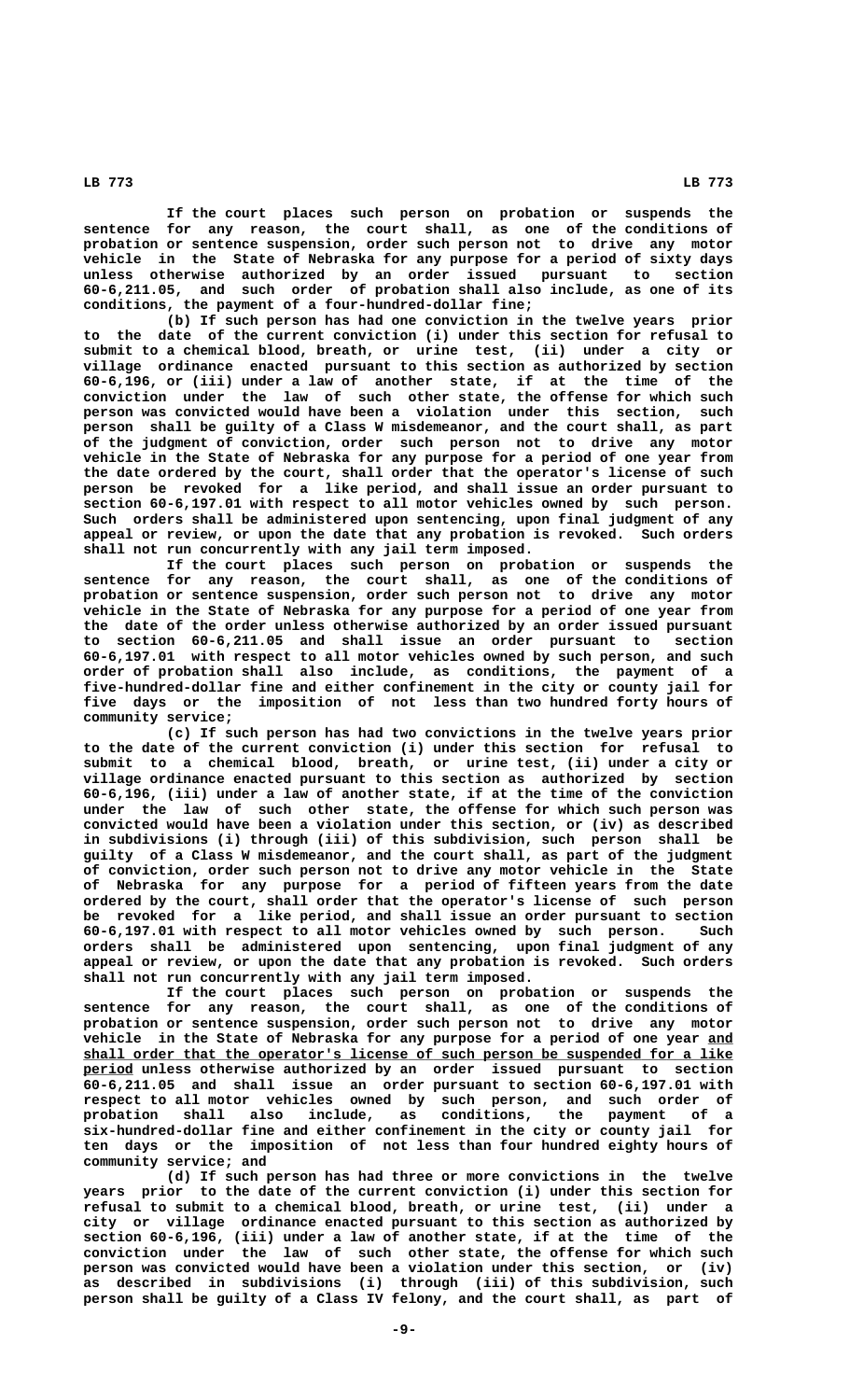**the judgment of conviction, order such person not to drive any motor vehicle in the State of Nebraska for any purpose for a period of fifteen years from the date ordered by the court, shall order that the operator's license of such person be revoked for a like period, and shall issue an order pursuant to**

**section 60-6,197.01 with respect to all motor vehicles owned by such person. Such orders shall be administered upon sentencing, upon final judgment of any appeal or review, or upon the date that any probation is revoked. Such orders shall not run concurrently with any jail term imposed. The court shall also sentence such person to serve at least ten days' imprisonment in the city or county jail or an adult correctional facility.**

**If the court places such person on probation or suspends the sentence for any reason, the court shall, as one of the conditions of probation or sentence suspension, order such person not to drive any motor vehicle in the State of Nebraska for any purpose for a period of one year and \_\_\_ \_\_\_\_\_\_\_\_\_\_\_\_\_\_\_\_\_\_\_\_\_\_\_\_\_\_\_\_\_\_\_\_\_\_\_\_\_\_\_\_\_\_\_\_\_\_\_\_\_\_\_\_\_\_\_\_\_\_\_\_\_\_\_\_\_\_\_\_\_\_\_\_\_\_\_\_\_\_ shall order that the operator's license of such person be suspended for a like \_\_\_\_\_\_ period unless otherwise authorized by an order issued pursuant to section 60-6,211.05 and shall issue an order pursuant to section 60-6,197.01 with respect to all motor vehicles owned by such person, and such order of probation shall also include, as conditions, the payment of a one-thousand-dollar fine and either confinement in the city or county jail for ten days or the imposition of not less than four hundred eighty hours of community service.**

**(5) For each conviction under this section, the court shall, as part of the judgment of conviction, make a finding on the record as to the number of the defendant's prior convictions in the twelve years prior to the date of the current conviction (a) under this section, (b) under a city or village ordinance enacted pursuant to this section, or (c) under a law of another state, if at the time of the conviction under the law of such other state, the offense for which the defendant was convicted would have been a violation under this section. In any case charging a violation under this section, the prosecutor or investigating agency shall use due diligence to obtain the defendant's driving record from the Department of Motor Vehicles and the defendant's driving record from other states where he or she is known to have resided within the last twelve years. The prosecutor shall certify to the court, prior to sentencing, that such action has been taken. The prosecutor shall present as evidence for purposes of sentence enhancement under this section an authenticated copy of a prior conviction in another state. The authenticated copy shall be prima facie evidence of such prior conviction. The defendant shall be given the opportunity to review the record of his or her prior convictions, bring mitigating facts to the attention of the court prior to sentencing, and make objections on the record regarding the validity of such prior convictions.**

**(6) For purposes of this section, the twelve-year period shall be computed from the date of the prior offense to the date of the offense which resulted in the current conviction and the terms conviction under this section and prior conviction shall include any conviction (a) under this section as it existed at the time of such conviction regardless of subsequent amendments to this section, (b) under a city or village ordinance enacted pursuant to this section regardless of subsequent amendments to this section, or (c) under a law of another state, if at the time of the conviction under the law of such other state, the offense for which the person was convicted would have been a violation under this section regardless of subsequent amendments to this section.**

**(7) Any person operating a motor vehicle on the highways or streets of this state while his or her operator's license has been revoked pursuant to subdivision (4)(c) or (4)(d) of this section shall be guilty of a Class IV felony. If such person has had a conviction under this subsection prior to the date of the current conviction under this subsection, such person shall be guilty of a Class III felony.**

**(8) Any city or village may enact ordinances in conformance with this section. Upon conviction of any person of a violation of such city or village ordinance, the provisions of this section with respect to the operator's license of such person shall be applicable the same as though it were a violation of this section.**

**(9) Any person involved in a motor vehicle accident in this state may be required to submit to a chemical test of his or her blood, breath, or urine by any peace officer if the officer has reasonable grounds to believe that the person was driving or was in actual physical control of a motor vehicle on a public highway in this state while under the influence of alcoholic liquor or drugs at the time of the accident. A person involved in a motor vehicle accident subject to the implied consent law of this state shall not be deemed to have withdrawn consent to submit to a chemical test of his or**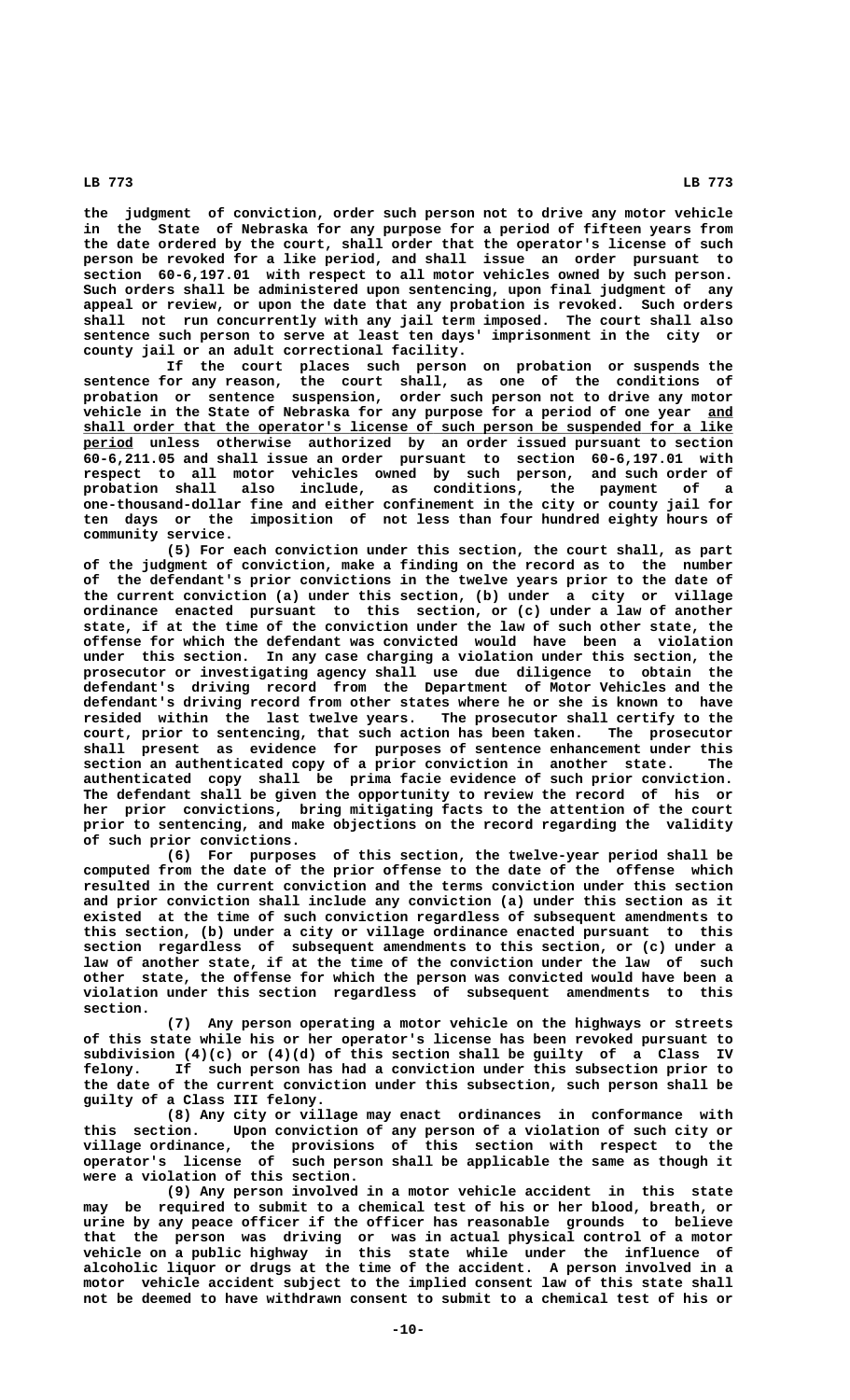**her blood, breath, or urine by reason of leaving this state. If the person refuses a test under this section and leaves the state for any reason following an accident, he or she shall remain subject to subsection (4) of this section and section 60-6,206 upon return.**

**(10) Any person who is required to submit to a chemical blood, breath, or urine test or tests pursuant to this section shall be advised that refusal to submit to such test or tests is a separate crime for which the person may be charged.**

**(11) Refusal to submit to a chemical blood, breath, or urine test or tests pursuant to this section shall be admissible evidence in any action for a violation of section 60-6,196 or a city or village ordinance enacted pursuant to such section.**

**Sec. 17. Section 60-6,201, Revised Statutes Supplement, 2000, is amended to read:**

**60-6,201. (1) Any test made under section 60-6,197, if made in conformity with the requirements of this section, shall be competent evidence in any prosecution under a state statute or city or village ordinance involving operating a motor vehicle while under the influence of alcoholic liquor or drugs or involving driving or being in actual physical control of a motor vehicle when the concentration of alcohol in the blood or breath is in excess of allowable levels.**

**(2) Any test made under section 60-6,211.02, if made in conformity with the requirements of this section, shall be competent evidence in any prosecution involving operating or being in actual physical control of a motor vehicle in violation of section 60-6,211.01.**

**(3) To be considered valid, tests of blood, breath, or urine made** under section 60-6,197 or tests of blood or breath made under section **60-6,211.02 shall be performed according to methods approved by the Department of Health and Human Services Regulation and Licensure and by an individual possessing a valid permit issued by such department for such purpose, except that a physician, registered nurse, or other trained person employed by a licensed health care facility or health care service which is defined in the Health Care Facility Licensure Act or clinical laboratory certified pursuant** to the federal Clinical Laboratories Improvement Act of 1967, as amended as  **\_\_\_\_\_\_\_\_\_\_\_\_\_\_\_\_\_\_\_\_\_\_\_\_\_\_\_\_\_\_\_\_\_\_\_\_\_\_\_\_\_\_\_\_\_\_\_\_\_\_\_\_ such act existed on the effective date of this act, or Title XVIII or XIX of** the federal Social Security Act, as such act existed on the effective date of  **\_\_\_\_\_\_\_\_\_\_ this act, to withdraw human blood for scientific or medical purposes, acting at the request of a peace officer, may withdraw blood for the purpose of a test to determine the alcohol concentration or the presence of drugs and no permit from the department shall be required for such person to withdraw blood pursuant to such an order. The department may approve satisfactory techniques or methods to perform such tests and may ascertain the qualifications and competence of individuals to perform such tests and issue permits which shall be subject to termination or revocation at the discretion of the department.**

**(4) A permit fee may be established by regulation by the department which shall not exceed the actual cost of processing the initial permit. Such fee shall be charged annually to each permitholder. The fees shall be used to defray the cost of processing and issuing the permits and other expenses incurred by the department in carrying out this section. The fee shall be remitted to the State Treasurer for credit to the Department of Health and Human Services Regulation and Licensure Cash Fund as a laboratory service fee.**

**(5) Relevant evidence shall not be excluded in any prosecution under a state statute or city or village ordinance involving operating a motor vehicle while under the influence of alcoholic liquor or drugs or involving driving or being in actual physical control of a motor vehicle when the** <code>concentration of alcohol in the blood, <u>or</u> breath,  $e$  ar  $u$   $r$  in excess of</code> **allowable levels on the ground that the evidence existed or was obtained outside of this state.**

**Sec. 18. Section 81-1822, Reissue Revised Statutes of Nebraska, is amended to read:**

**81-1822. No compensation shall be awarded:**

**(1) If the victim aided or abetted the offender in the commission of the unlawful act;**

**(2) If the offender will receive economic benefit or unjust enrichment from the compensation;**

**(3) If the victim violated a criminal law of the state, which violation caused or contributed to his or her injuries or death;**

**(4) If the victim is injured as a result of the operation of a motor vehicle, boat, or airplane (a) unless the vehicle was used in a deliberate attempt to injure or kill the victim, (b) unless the operator is charged with a violation of section 60-6,196 or 60-6,197 or a city or village ordinance enacted in conformance with either of such sections, or (c) unless any**